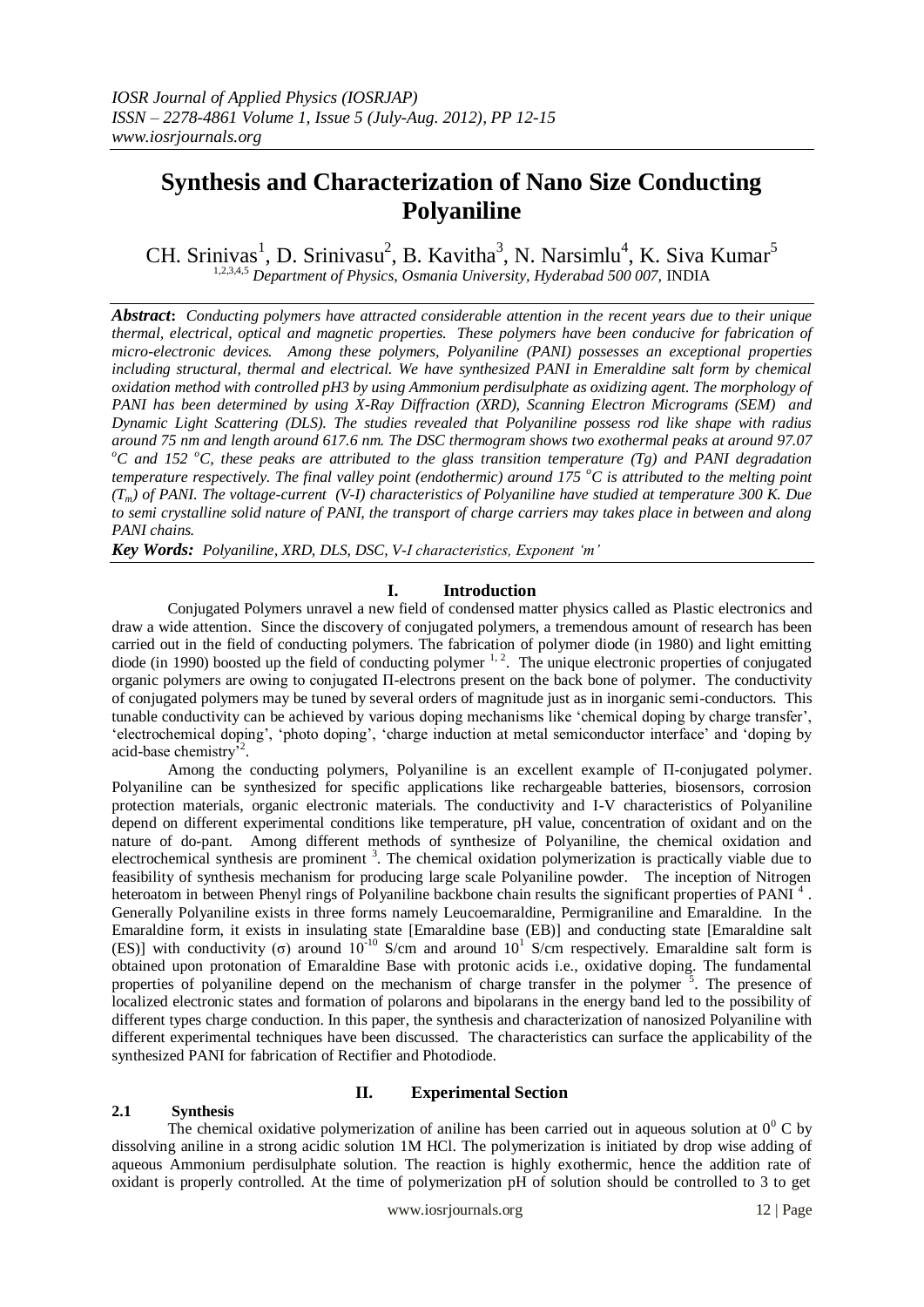emaraldine form of polyaniline. After complete addition of oxidant, this mixture is stirred for 10 hrs with a Teflon coated magnetic stirrer on ice bath for complete polymerization. After polymerization, the deep green mixture is filtered by gravity filtration method and washed with doubly ionized H2O and dilute HCl until the filtrate become colorless. Further addition of protonic acid, i.e., HCl doping, convert the Emaraldine base form into Emaraldine salt form. Finally the Polyaniline has been sintered in a carbide rod furnace at  $60^{\circ}$ C for 5 hrs to get Polyaniline powder.



Fig.1.Polymerization mechanism of aniline monomer

# **2.2 Characterization**

The synthesized Polyaniline powder is pelletized with help of hydraulic machine at 5 Tons pressure. These pellets are used to study the morphology of polyaniline with X-Ray diffraction (XRD). The XRD pattern is recorded with help of Phillips XPERT diffractometer by using Cu- K $\alpha$  X-rays of wave length 1.54Å. Scanning Electron Micrograms are recorded with help of Hitachi SEM experiment in Forevision Technologies. The Dynamic Light Scattering experiment has been carried to study size distribution analysis of polyaniline by dispersion in doubly ionized H<sub>2</sub>O by employing the Malvern DLS equipment. The results have been obtained at count rate of 146.7 kcps with duration of use as 70 sec, measurement position 5.50 mm and attenuator as 10. The corresponding results are plotted as Size of sample particles vs %Intensity scattered by the particles. The Differential Scanning Calorimetric (DSC) studies are performed on Perkin Elmer model DSC7, USA from 50<sup>o</sup>C to 300 $^{\circ}$ C at a scan rate of 20 $^{\circ}$ C/min heat flow. The Current-Voltage (I-V) characteristics are studied at room temperature by using Keithley 614 electrometer.

#### **III. Results And Discussion**

The Fig. 2 shows X-ray diffraction of Polyaniline recorded at room temperature with two diffraction peaks at  $2\theta = 21.10^{\circ}$  and  $23.59^{\circ}$  respectively.



Fig. 2 XRD pattern of Polyaniline Emaraldine salt

The pattern shows sharp and well defined peaks, which indicate semi-crystalline nature of Polyaniline. The plains of Benzinoid and Quinoid rings of PANI chain are responsible for crystalline structure. The interplanar distance and crystallite size are estimated by Bragg's law and Debye Scherer equation  ${\rm [D=[0.89 \lambda]/[ \beta \cos \theta]}$  respectively. Where  $\beta$  is a full width half maxima (FWHM)<sup>6,7</sup>.

| Table-T I hysical I alameters of I oryanimic II only AKD Studies |             |            |                    |
|------------------------------------------------------------------|-------------|------------|--------------------|
| $Cos(2\theta)$                                                   | <b>FWHM</b> | d-spacing  | Crystallite size   |
| 21.1007                                                          | 0.1574      | 42.1047 nm | $8.021$ nm         |
| 23.5995                                                          | 0.3149      | 37.7001 nm | $9.331 \text{ nm}$ |

**Table-1 Physical Parameters of Polyaniline from XRD Studies**

The SEM image of Polyaniline clearly indicates that the polymer possess nano-fiber like structure with length around 600 nm (Fig.3). This image also reveals that PANI contains some pores or voids. Dynamic Light Scattering studies on Polyaniline have been conducted in water medium at room temperature ( $25^{\circ}$ C). The results posses two size distribution peaks at around 150.1 nm (radius around 75 nm) and 617.6 nm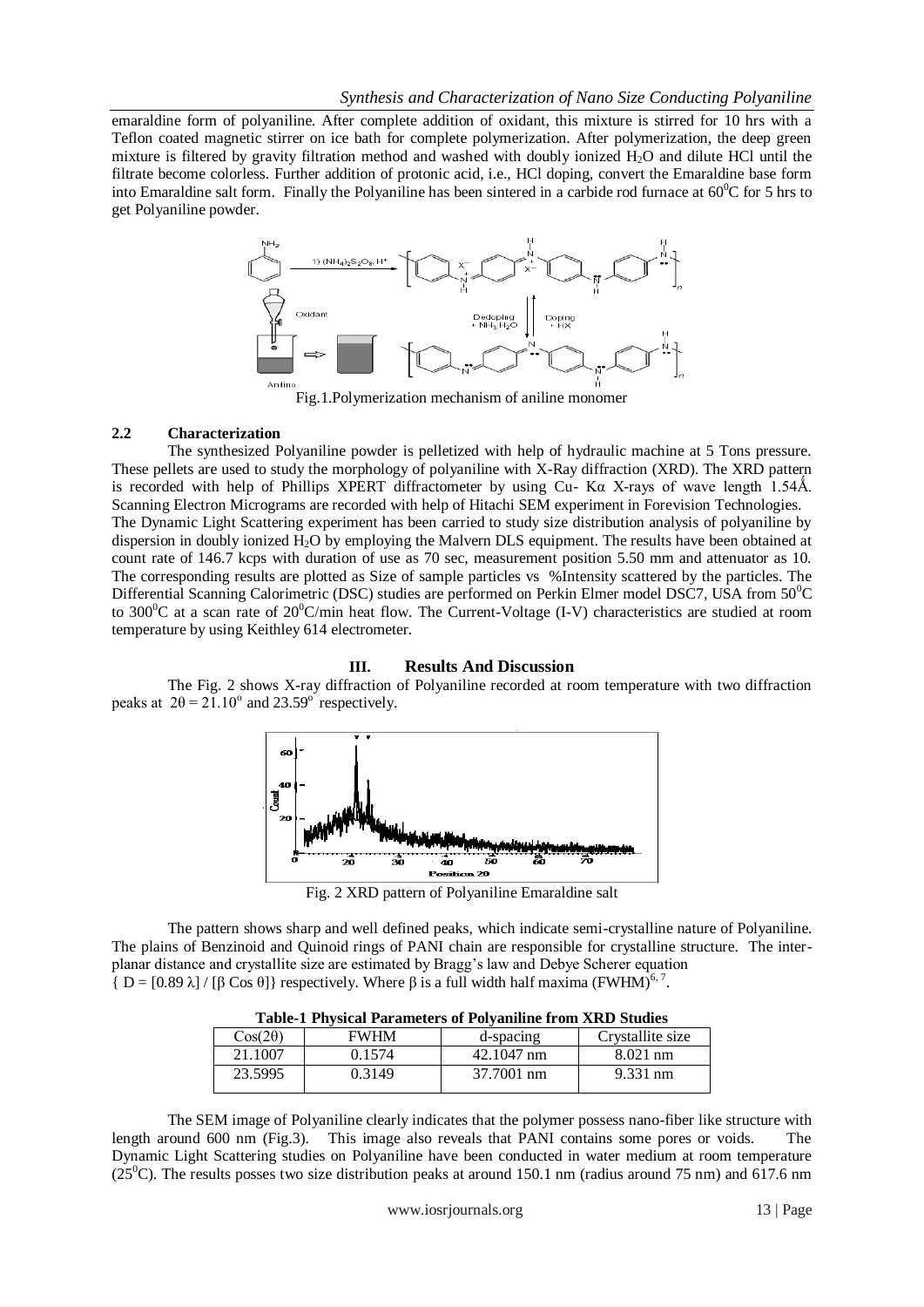(Fig.4). These two peaks are assigned to the diameter and lengths of PANI particles. The sizes of PANI particles measured in SEM and DLS are almost equal, but in XRD the crystallite sizes are very less. These results indicate that PANI is a cluster of some crystallites.

The Differential Scanning Calorimetric (DSC) graph of PANI is recorded from 50  $^{\circ}$ C to 300  $^{\circ}$ C at 20  $^{\circ}$ C per minute heat flow. The thermograph shows two exothermal peaks at 97.07  $^{\circ}$ C and at around 152 $^{\circ}$ C (Fig. 5). These peaks are attributed to the Glass transition temperature (Tg) and PANI degradation temperature respectively. The final valley point (endothermic) around 175  $^{\circ}$ C is attributed to the melting point (T<sub>m</sub>) of PANI<sup>6</sup>.



Fig. 3 SEM image of Polyaniline



Fig. 4. DLS report of Polyaniline



Fig. 5 DSC thermograph of Polyaniline (heat flow from 50  $\mathrm{^0C}$  to 300  $\mathrm{^0C}$  at 20  $\mathrm{^0C}$  per min.)

The current–voltage (I-V) characteristic of Polyaniline exhibits non-linear nature for Emaraldine salt (Fig.6). In PANI, polarans and bipolarans are produced due to doping of protonic acid. The non- ohmic behavior reveals that the contribution of charge transport is due to polarans and bipolarans in addition to free charge carriers (electrons and holes)  $8.9$ . The relation between V and I may be expressed as

 $I = A V^m$ 

(1)

where 'A' is a constant and ' m' is the exponent which is determined from slope of the I-V characteristic curve.





www.iosrjournals.org 14 | Page